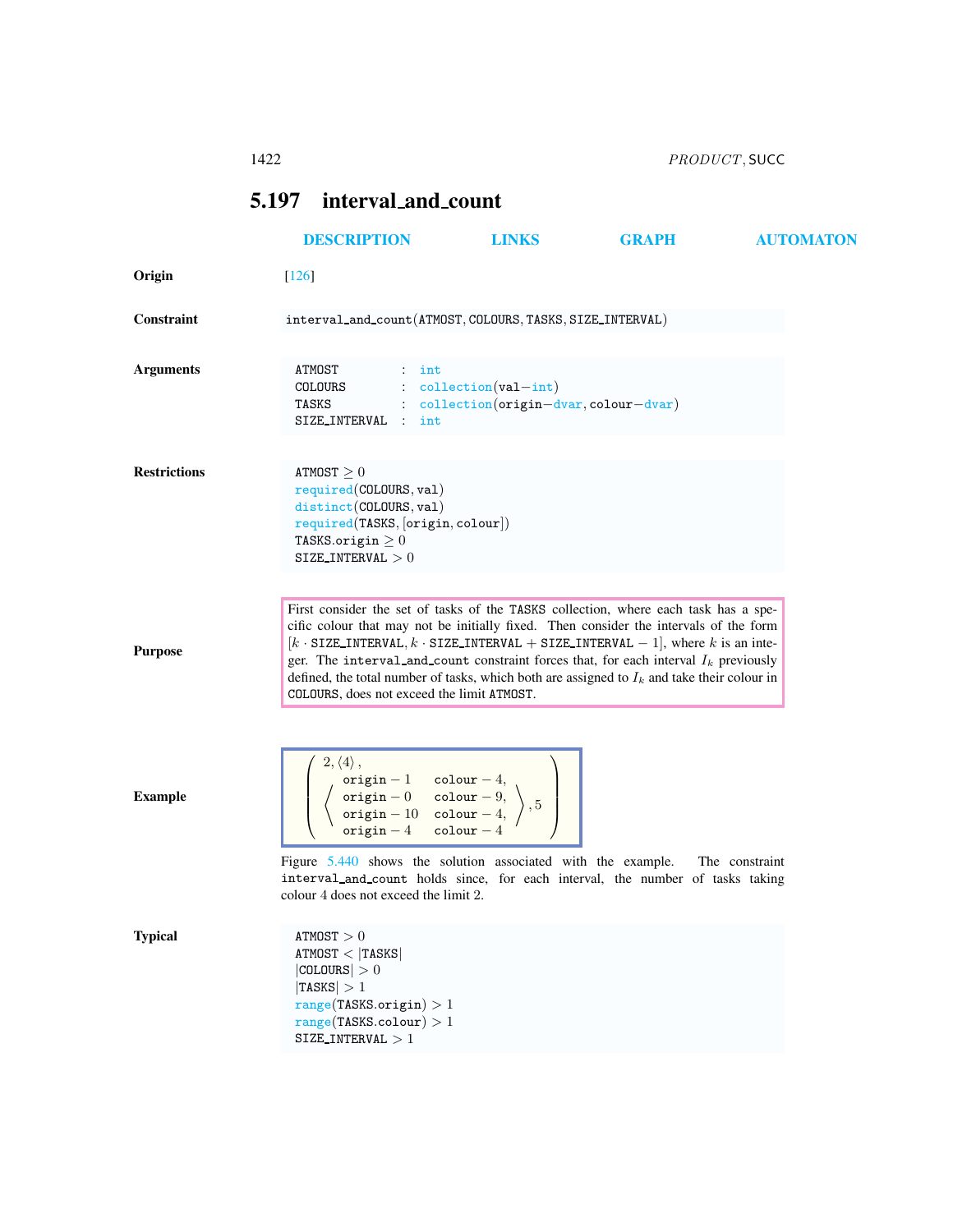## <sup>20000128</sup> 1423



<span id="page-1-0"></span>Figure 5.440: The interval and count solution to the Example slot with the use of each interval

| <b>Symmetries</b> | • ATMOST can be increased.                                                                                                                                                                                                                                                                                                                                                                                  |  |  |  |
|-------------------|-------------------------------------------------------------------------------------------------------------------------------------------------------------------------------------------------------------------------------------------------------------------------------------------------------------------------------------------------------------------------------------------------------------|--|--|--|
|                   | • Items of COLOURS are permutable.                                                                                                                                                                                                                                                                                                                                                                          |  |  |  |
|                   | • Items of TASKS are permutable.                                                                                                                                                                                                                                                                                                                                                                            |  |  |  |
|                   | • One and the same constant can be added to the origin attribute of all items of<br>TASKS.                                                                                                                                                                                                                                                                                                                  |  |  |  |
|                   | • An occurrence of a value of TASKS origin that belongs to the $k$ -th interval, of<br>size SIZE_INTERVAL, can be replaced by any other value of the same interval.                                                                                                                                                                                                                                         |  |  |  |
|                   | • An occurrence of a value of TASKS.colour that belongs to COLOURS.val<br>(resp. does not belong to COLOURS.val) can be replaced by any other value in<br>COLOURS.val (resp. not in COLOURS.val).                                                                                                                                                                                                           |  |  |  |
| Arg. properties   | • Contractible wrt. COLOURS.                                                                                                                                                                                                                                                                                                                                                                                |  |  |  |
|                   | • Contractible wrt. TASKS.                                                                                                                                                                                                                                                                                                                                                                                  |  |  |  |
| <b>Usage</b>      | This constraint was originally proposed for dealing with timetabling problems. In this<br>context the different intervals are interpreted as morning and afternoon periods of different<br>consecutive days. Each colour corresponds to a type of course (i.e., French, mathematics).<br>There is a restriction on the maximum number of courses of a given type each morning as<br>well as each afternoon. |  |  |  |
| <b>Remark</b>     | If we want to only consider intervals that correspond to the morning or to the afternoon we<br>could extend the interval and count constraint in the following way:                                                                                                                                                                                                                                         |  |  |  |
|                   | • We introduce two extra parameters REST and QUOTIENT that correspond to non-<br>negative integers such that REST is strictly less than QUOTIENT,                                                                                                                                                                                                                                                           |  |  |  |
|                   | add<br>following<br>condition<br>$\bullet$ We<br>the<br>the<br>constraint:<br>to<br>arc<br>$(tasks1.origin/SIZE_INTERVAL) \equiv REST(mod QUOTIENT)$                                                                                                                                                                                                                                                        |  |  |  |
|                   | Now, if we want to express a constraint on the morning intervals, we set REST to 0 and<br>QUOTIENT to 2.                                                                                                                                                                                                                                                                                                    |  |  |  |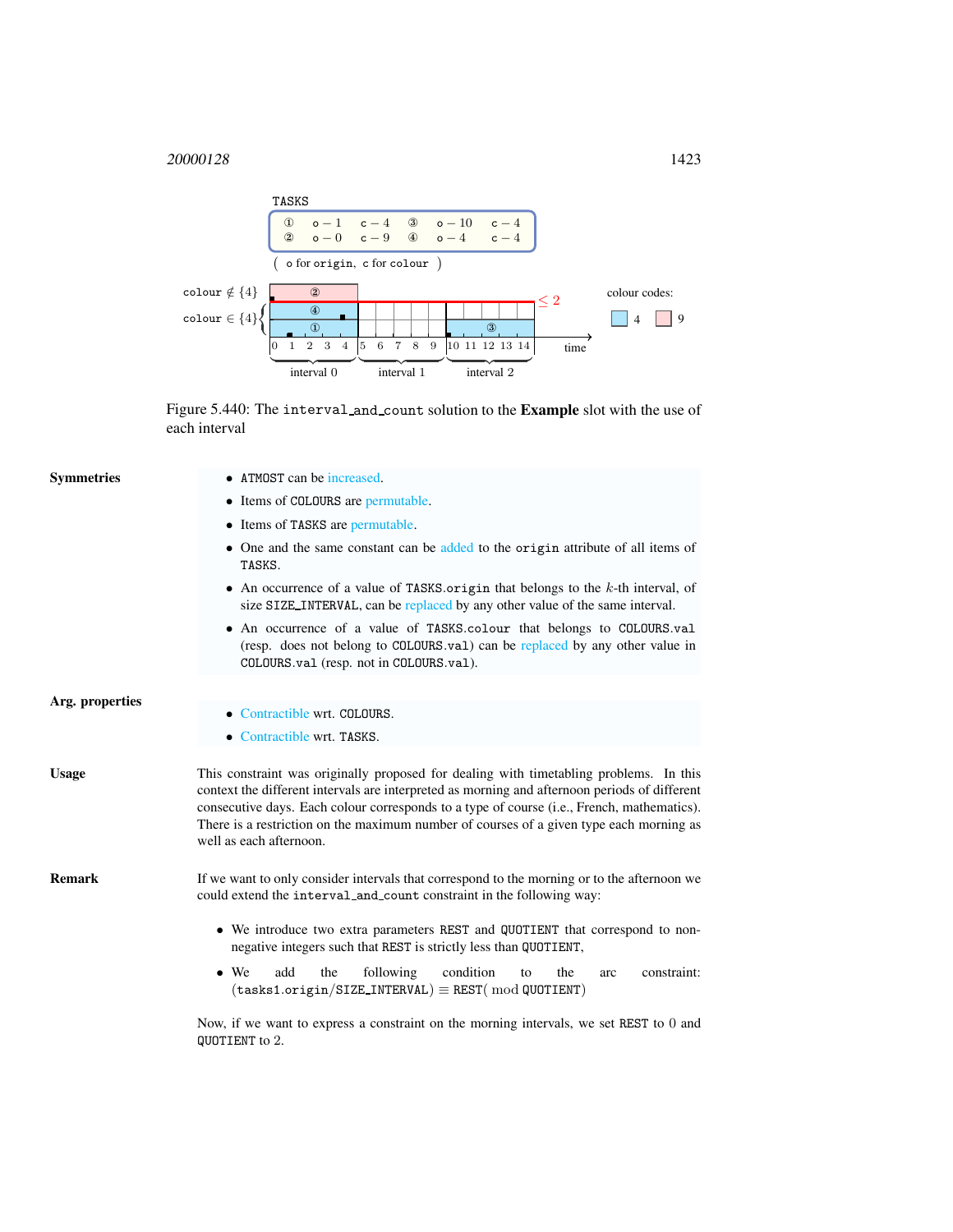<span id="page-2-0"></span>

| <b>Reformulation</b> | Let K denote the index of the last possible interval where the tasks can<br>$=\Big[\frac{\max_{i\in[1, \texttt{TASS}]} (\overline{\texttt{TASS}[i].\texttt{origin}})+\texttt{SIZE\_INTERVAL}-1}{\texttt{SIZE\_INTERVAL}}\Big].$<br>K<br>assigned:<br>be<br>The<br>interval_and_count(ATMOST, COLOURS, TASKS, SIZE_INTERVAL) constraint<br>can<br>be expressed in term of a set of reified constraints and of $K$ arithmetic constraints<br>$(i.e., sum_c t r constant).$                                                                                                                                                                                 |  |  |
|----------------------|----------------------------------------------------------------------------------------------------------------------------------------------------------------------------------------------------------------------------------------------------------------------------------------------------------------------------------------------------------------------------------------------------------------------------------------------------------------------------------------------------------------------------------------------------------------------------------------------------------------------------------------------------------|--|--|
|                      | 1. For each task TASKS [i] $(i \in [1,  TASKS ])$ of the TASKS collection we create a 0-1<br>variable $B_i$ that will be set to 1 if and only if task TASKS[i] takes a colour within the<br>set of colours COLOURS:<br>$B_i \Leftrightarrow$ TASKS[i].colour = COLOURS[1].val $\vee$<br>TASKS[i].colour = $COLOUSS[2].val \vee$<br>$TASKS[i].colour = COLOURS[ COLOUSS ].val.$                                                                                                                                                                                                                                                                           |  |  |
|                      | 2. For each task TASKS [i] $(i \in [1,  TASKS ])$ and for each interval $[k \cdot]$<br>SIZE_INTERVAL, $k \cdot$ SIZE_INTERVAL + SIZE_INTERVAL - 1 $(k \in [0, K])$ we create<br>a 0-1 variable $B_{ik}$ that will be set to 1 if and only if, both task TASKS [i] takes a colour<br>within the set of colours COLOURS, and the origin of task TASKS $[i]$ is assigned within<br>interval $[k \cdot \text{SIZE\_INTERVAL}, k \cdot \text{SIZE\_INTERVAL} + \text{SIZE\_INTERVAL} - 1]$ :<br>$B_{ik} \Leftrightarrow B_i \wedge$<br>TASKS[i].origin $> k \cdot$ SIZE_INTERVAL $\wedge$<br>TASKS[i].origin $\leq k \cdot$ SIZE_INTERVAL + SIZE_INTERVAL - 1 |  |  |
|                      | 3. Finally, for each interval $[k \cdot SIZE\_INTERVAL, k \cdot SIZE\_INTERVAL +$<br>SIZE_INTERVAL - 1 $(k \in [0, K])$ , we impose the sum $B_{1k} + B_{2k} + \cdots + B_{ {\rm TASKS} k}$<br>to not exceed the maximum allowed capacity ATMOST.                                                                                                                                                                                                                                                                                                                                                                                                        |  |  |
| See also             | <b>assignment dimension removed:</b> among_low_up (assignment dimension corresponding<br>to intervals is removed).                                                                                                                                                                                                                                                                                                                                                                                                                                                                                                                                       |  |  |
|                      | related: interval_and_sum (among_low_up constraint replaced by sum_ctr).                                                                                                                                                                                                                                                                                                                                                                                                                                                                                                                                                                                 |  |  |
|                      | used in graph description: among_low_up.                                                                                                                                                                                                                                                                                                                                                                                                                                                                                                                                                                                                                 |  |  |
| <b>Keywords</b>      | application area: assignment.                                                                                                                                                                                                                                                                                                                                                                                                                                                                                                                                                                                                                            |  |  |
|                      | <b>characteristic of a constraint:</b> coloured, automaton, automaton with array of counters.                                                                                                                                                                                                                                                                                                                                                                                                                                                                                                                                                            |  |  |
|                      | constraint type: timetabling constraint, resource constraint, temporal constraint.                                                                                                                                                                                                                                                                                                                                                                                                                                                                                                                                                                       |  |  |
|                      | <b>modelling:</b> assignment dimension, interval.                                                                                                                                                                                                                                                                                                                                                                                                                                                                                                                                                                                                        |  |  |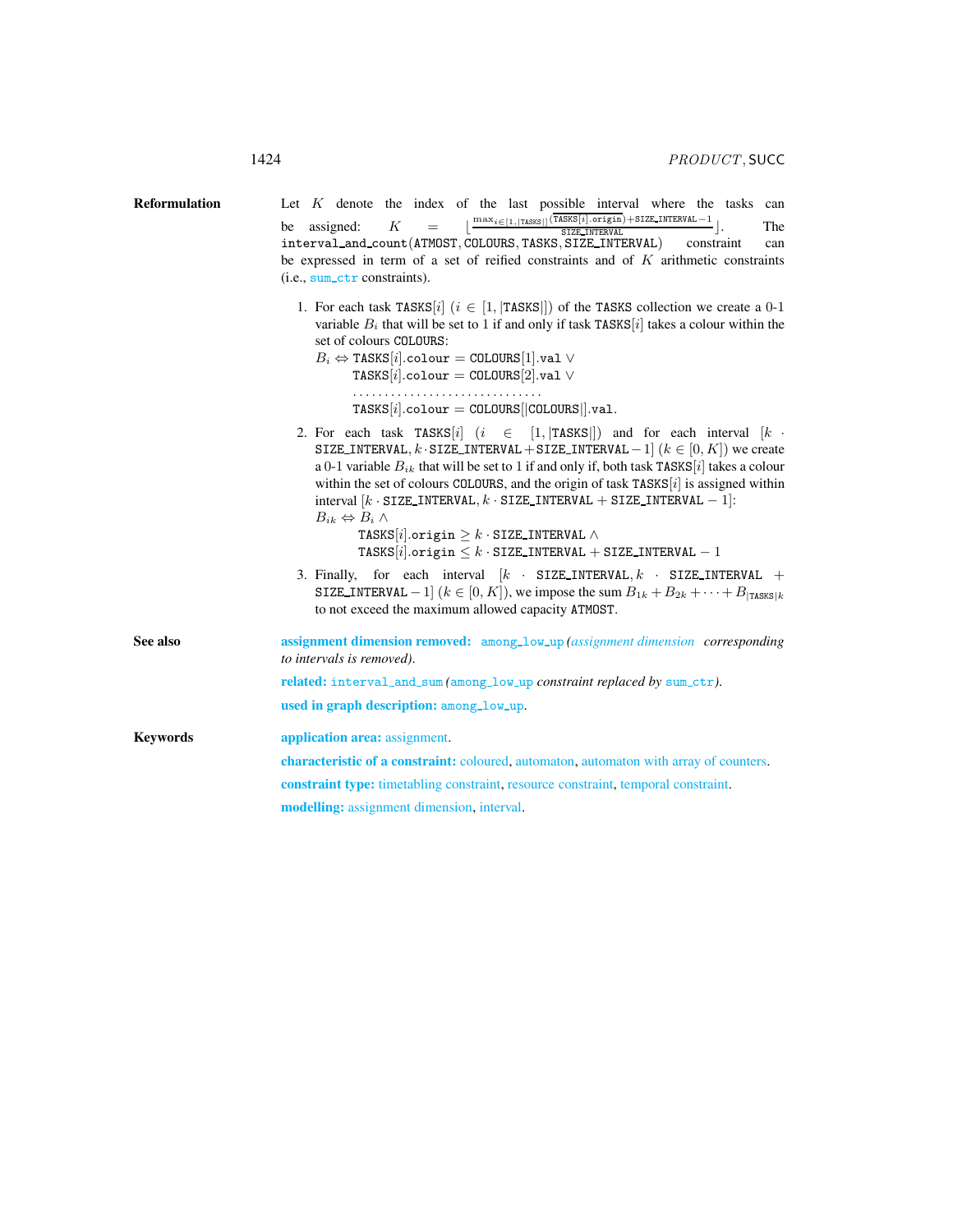## <span id="page-3-0"></span><sup>20000128</sup> 1425

| Arc input(s)          | TASKS TASKS                                                                                                                                                                                                                                                                                             |  |
|-----------------------|---------------------------------------------------------------------------------------------------------------------------------------------------------------------------------------------------------------------------------------------------------------------------------------------------------|--|
| Arc generator         | $PRODUCT \rightarrow collection(\texttt{tasks1}, \texttt{tasks2})$                                                                                                                                                                                                                                      |  |
| <b>Arc arity</b>      | $\overline{2}$                                                                                                                                                                                                                                                                                          |  |
| Arc constraint(s)     | $tasks1.origin/SIZE_INTERVAL = tasks2.origin/SIZE_INTERVAL$                                                                                                                                                                                                                                             |  |
| Sets                  | SUCC $\mapsto$<br>$\left[ \begin{array}{l} \texttt{source},\\ \texttt{variables} - \texttt{col} \left( \begin{array}{l} \texttt{VARIABLES}-\texttt{collection}(\texttt{var} - \texttt{dvar}),\\ [\texttt{item}(\texttt{var} - \texttt{TASKS}.\texttt{colour})] \end{array} \right) \end{array} \right]$ |  |
| Constraint(s) on sets | $among_low_{up}(0, ATMOST, variables, COLQURS)$                                                                                                                                                                                                                                                         |  |
|                       |                                                                                                                                                                                                                                                                                                         |  |

Graph model We use a bipartite graph where each class of vertices corresponds to the different tasks of the TASKS collection. There is an arc between two tasks if their origins belong to the same interval. Finally we enforce an  $\text{among\_low\_up}$  constraint on each set  $S$  of successors of the different vertices of the final graph. This put a restriction on the maximum number of tasks of  $S$  for which the colour attribute takes its value in COLOURS.

> Parts (A) and (B) of Figure [5.441](#page-3-1) respectively show the initial and final graph associated with the Example slot. Each connected component of the final graph corresponds to items that are all assigned to the same interval.



<span id="page-3-1"></span>Figure 5.441: Initial and final graph of the interval and count constraint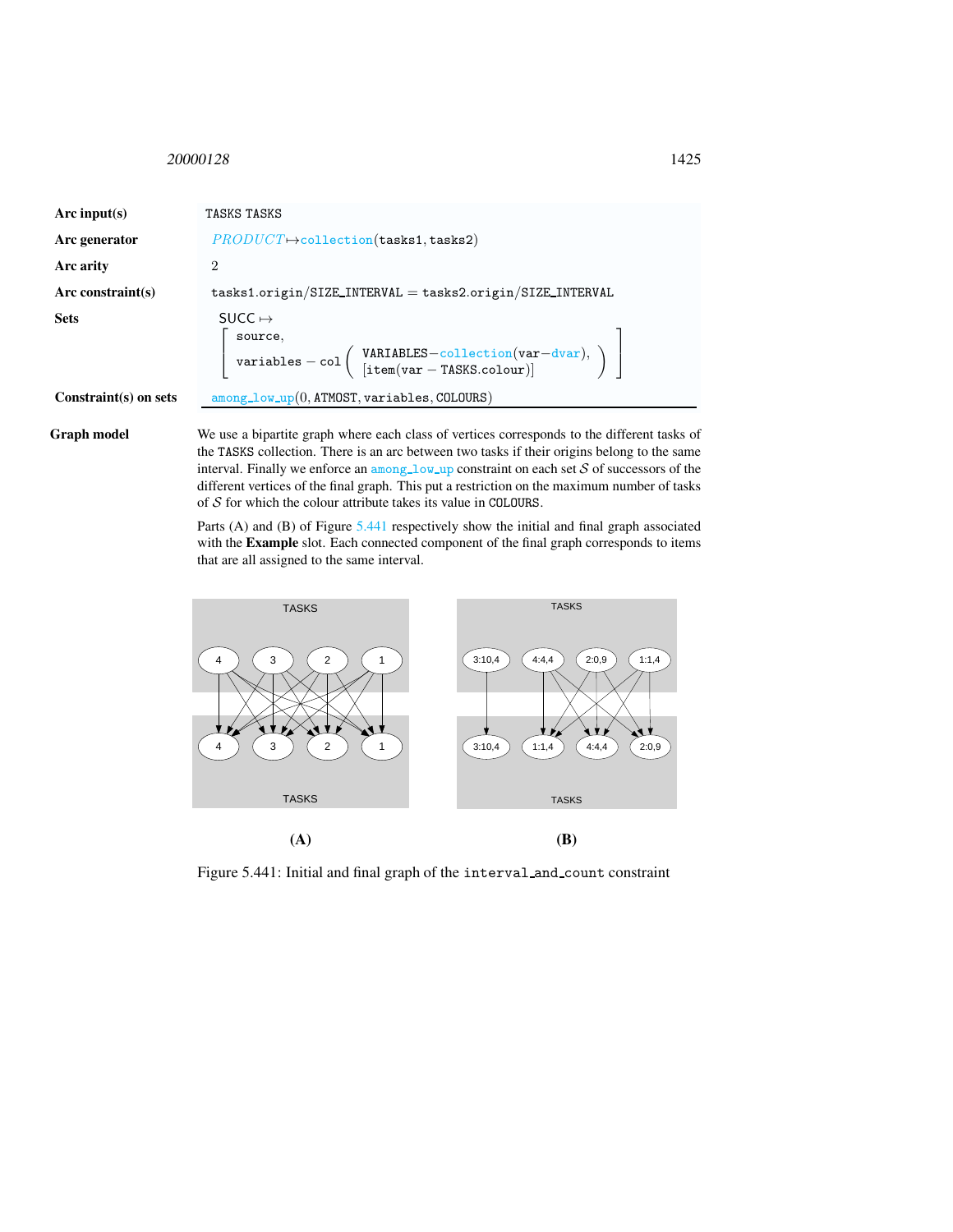Automaton Figure [5.442](#page-4-1) depicts the automaton associated with the interval and count constraint. Let COLOUR<sub>i</sub> be the colour attribute of the  $i^{th}$  item of the TASKS collection. To each pair (COLOURS, COLOUR<sub>i</sub>) corresponds a signature variable  $S_i$  as well as the following signature  $\text{constraint: } \texttt{COLOUR}_i \in \texttt{COLOURS} \Leftrightarrow S_i.$ 

<span id="page-4-0"></span>

<span id="page-4-1"></span>Figure 5.442: Automaton of the interval and count constraint